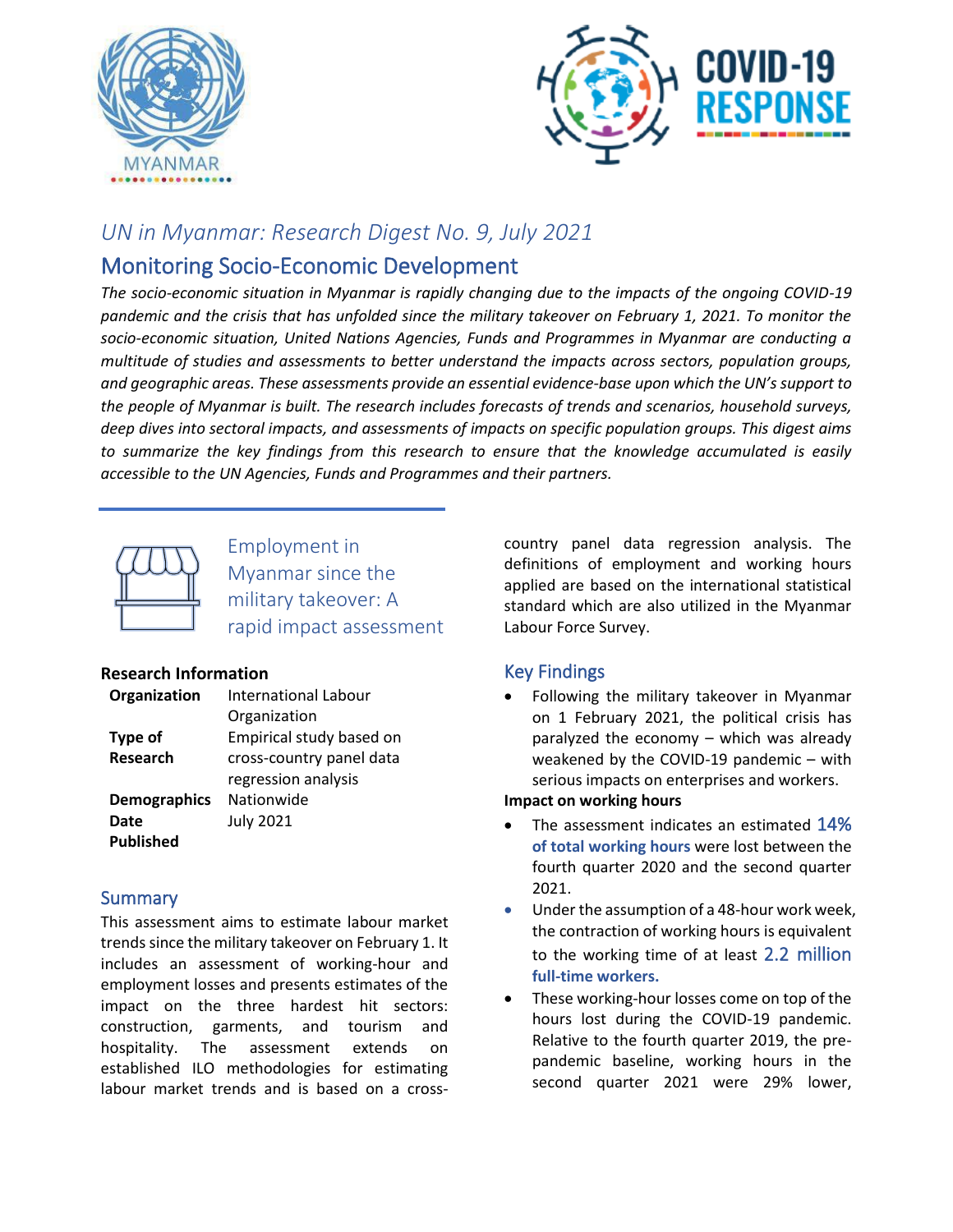equivalent to the working time of 5.9 million full-time workers.

### **Impact on employment**

- Compared to the fourth quarter 2020, **employment contracted by an estimated** 6% in the second quarter 2021, reflecting **job losses of** 1.2 million**.** This contraction illustrates the large number of workers that are no longer in employment.
- Relative to the fourth quarter 2019, 3.2 million or 15% of all workers are no longer employed, highlighting the compounded impact of the pandemic and the military takeover on employment.



#### **Gendered impacts**

- **Women workers have been disproportionally affected by job loss**, both in terms of workinghour and employment.
- Female workers experienced working-hour losses of 15% between the fourth quarter 2020 and the second quarter 2021, compared to 12% for male.
- During the same period, 580,000 women are estimated to have lost employment, with job losses of more than 7%, compared to less than 6% for men.

#### **Impact in key sectors**

• **Critical sectors have been hard hit**. In the first half of 2021, employment in construction, garments and tourism, and hospitality decreased by an estimated 35%, 31% and 25%,

respectively, with even higher relative losses in working hours.

### **Learn more**

Contact: Donglin Li, Liaison Officer/Representative, (lidl@ilo.org) Access the full report [here.](https://www.ilo.org/yangon/publications/WCMS_814681/lang--en/index.htm)



#### **Research Information**

| Organization        | <b>UN Women and UNFPA</b>  |
|---------------------|----------------------------|
| Type of             | Analysis based on          |
| Research            | stakeholder consultations  |
|                     | and desk research.         |
| <b>Demographics</b> | People in need of          |
|                     | humanitarian assistance in |
|                     | Rakhine, Kachin, Northern  |
|                     | Shan and Kayin States.     |
| Date                | June 2021                  |
| Published           |                            |

# **Summary**

The Myanmar Gender Profile for Humanitarian Action (GiHA Profile) provides an overview of the context for gender equality, empowerment of women and girls, highlights key sector/clusterspecific and cross-sectional gender issues, needs, gaps, responses, constraints/challenges - how to address these, recommends strategic goals and further action needed to strengthen gender mainstreaming. The GiHA Profile is produced annually and the 2021 version includes an analysis of the gender-related impacts of the COVID-19 pandemic and to a lesser extent the political situation post February 1, 2021.

The focus of the GiHA Profile is on people in need of humanitarian assistance in Rakhine, Kachin, Northern Shan and Kayin States. The analysis is based on secondary literature review, as well as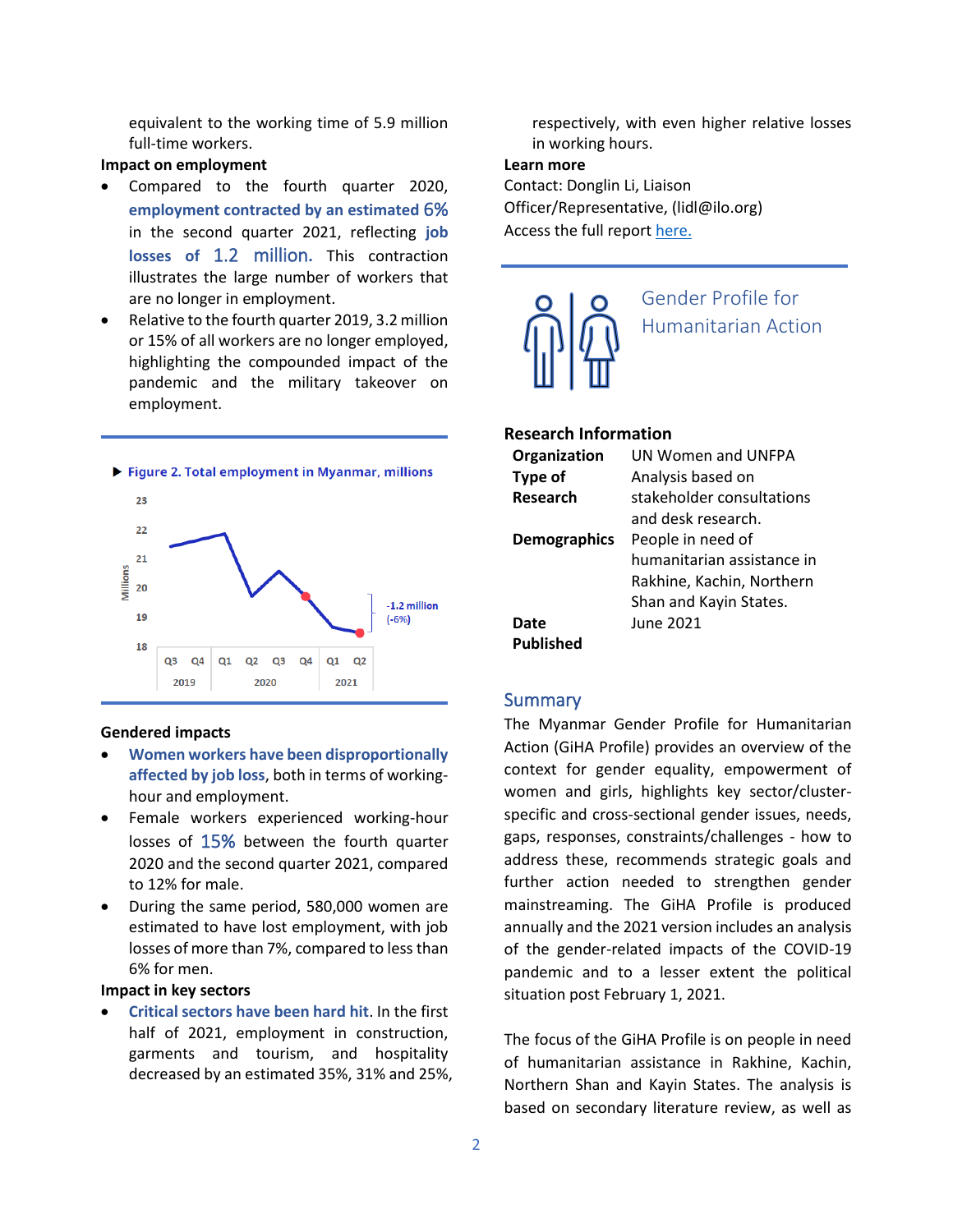sector/cluster-specific consultations from national and sub-national level.

# Key Findings

### **Overall gender context**

- Ongoing conflict, COVID-19 and the political context have disproportionately affected women and girls by perpetuating and exacerbating pre-existing, gender and social inequalities, gender-based violence (GBV), and discrimination.
- Preexisting gendered barriers lead to a lower ability and opportunity for women and girls to survive and recover from crises.
- Women and girls, and those most at-risk, experience additional barriers to accessing humanitarian services, which have increased in the context of COVID-19.
- Men and boys have been disproportionately exposed to some human rights violations such as forced recruitment, arbitrary arrests, and landmines due to their gendered roles as protectors/defenders, heads of households and breadwinners.

### **Rakhine**

- Restrictive **social norms** are barriers to women's access to humanitarian services as well as public life across Rakhine communities.
- While **movement restrictions** against women and girls have further increased with the introduction of COVID-19-related prevention measures, boys are exposed to specific protection risks such as engagement in unsafe casual labour.
- Rohingya women and girls' **ability to attend school** is greatly limited due to prevailing gender norms, of all Rohingya students in Rakhine, only 37% are female.
- Only 19% of women **give birth in professional health facilities** compared to 37% nationally. Unsafe abortions is a key cause of maternal mortality - reportedly responsible for 15% of all maternal deaths in Rakhine State compared to the national average of 10%.
- Rakhine State has the lowest **labour force participatio**n rate in Myanmar at 58.8%,

driven mainly by the low participation rate for women 38.1%. It also has the highest **unemployment rate** 10.4%, with higher unemployment among women (12.8%) than men (9.1%).

- Rakhine State has the highest percentage of ever-pregnant women who have **experienced violence during pregnancy** (8.6%) among all states and regions of Myanmar. **Domestic violence**, including intimate partner violence (IPV), is the most prevalent form of GBV reported.
- Women's **political representation** is among the lowest in Myanmar. In recent years there has not been any female parliamentarians elected to the Rakhine State Parliament, and only three women were elected from the Rakhine State constituencies to the Union Parliament in 2015.

### **Kachin**

- Women in both IDP camps and host communities face challenges in **access to healthcare**, with maternal health care being particularly unreliable.
- The ratio of girls to boys **attending primary level education** is at 0.95. Th drop-out rate for boys at primary level education is higher than for girls, as boys often tend to be encouraged to seek work as family providers.
- The **labour participation rate** among women is considerably lower (46%) than among men (85.7%).
- Increased militarisation and outbreaks of fighting have had a severe impact on **freedom of movement and security** for women and girls. The issue of **land mine** infestation especially impacts men and boys who are among the main victims of landmine injuries and deaths.
- Kachin benefits from an active civil society, especially from women-led organisations. However, **women's leadership** remains low at all levels, with women holding only two statelevel ministerial positions in Kachin, and only 0.25% of ward/village tract administrators being women nationwide.

•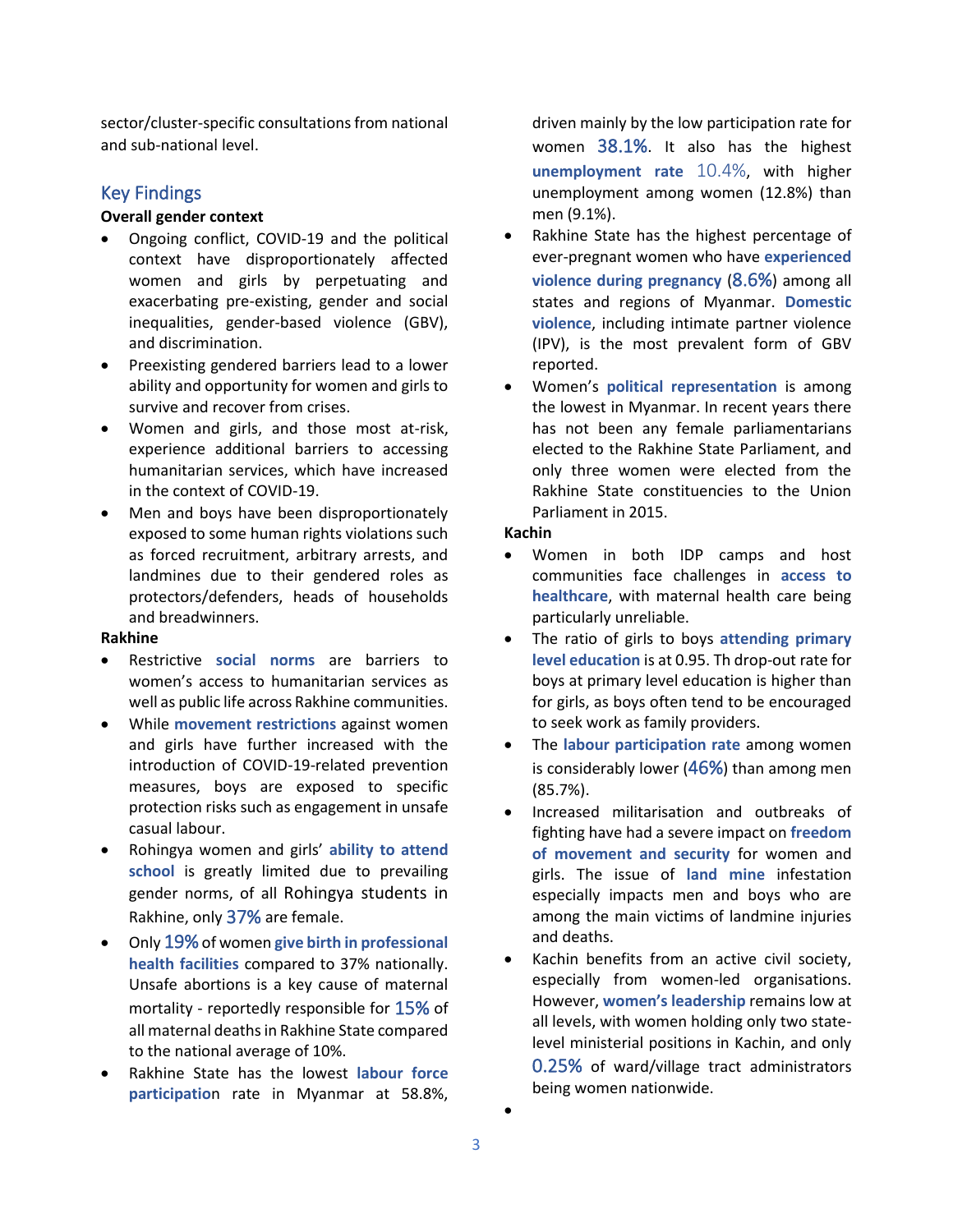### **Northern Shan**

- While women have little **decision-making power** in their homes, due to widespread drug use among displaced men, women often take on the role of provider for the family, which traditionally is a role assigned to men.
- There are high rates of **forced male recruitment** (including forced recruitment of boys).
- The ratio of girls to boys **attending primary level education** is at 1.04. Shan state has the lowest female literacy rate among young women at 59.4%.
- **Access to justice** for survivors of gender based and sexual violence is very low due to lack of formal legal service providers and the existence of tensions between informal and formal justice systems. Survivors of violence are also hesitant to report due to community blame and stigmatization.
- **Trafficking** of women and girls in particular for domestic servitude, sexual exploitation, and forced marriage remains a major threat for women and girls.

### **Kayin**

- In the Kayin **society** men are traditionally placed as the primary breadwinners, heads of household and decision-makers, while women are relegated to the private sphere as primary caregivers and caretakers of the family unit.
- Only 15% of married women in Kayin have **access to modern family planning** services, compared to just below 40% nationwide.
- The **literacy rate** among females (70.9%) is lower than among men (78.4%).
- The **labour force participation** rate among men (81%) is almost the double of the rate for females 41%.
- Evidence suggest that **sexual violence** remain an ongoing risk for women and girls. Two legal systems/authorities exist that enforce different legislation in areas under their control (areas controlled by de facto authorities and EAOs controlled areas) and provisions on GBV remain unclear.
- Women have been excluded from **participating in voting** in local elections for

village tract administrators. Despite this, Kayin is the state with the highest percentage of women village tract administrators 2.4% after the election in 2012.

### **Learn more**

Access the full report [here.](https://reliefweb.int/report/myanmar/gender-profile-humanitarian-action-rakhine-kachin-northern-shan-and-kayin-states)





Ayeyarwady Region and Circular Migration

#### **Research Information**

| Organization        | International Organization |
|---------------------|----------------------------|
|                     | for Migration funded by    |
|                     | the Livelihoods            |
|                     | and Food Security Fund     |
|                     | (LIFT)                     |
| Type of             | Data collection through    |
| Research            | household survey and       |
|                     | qualitative focus          |
|                     | group discussions.         |
| <b>Demographics</b> | Data collected in three    |
|                     | townships in Ayeyarwady    |
|                     | Region.                    |
| Date                | April 2021                 |
| Published           |                            |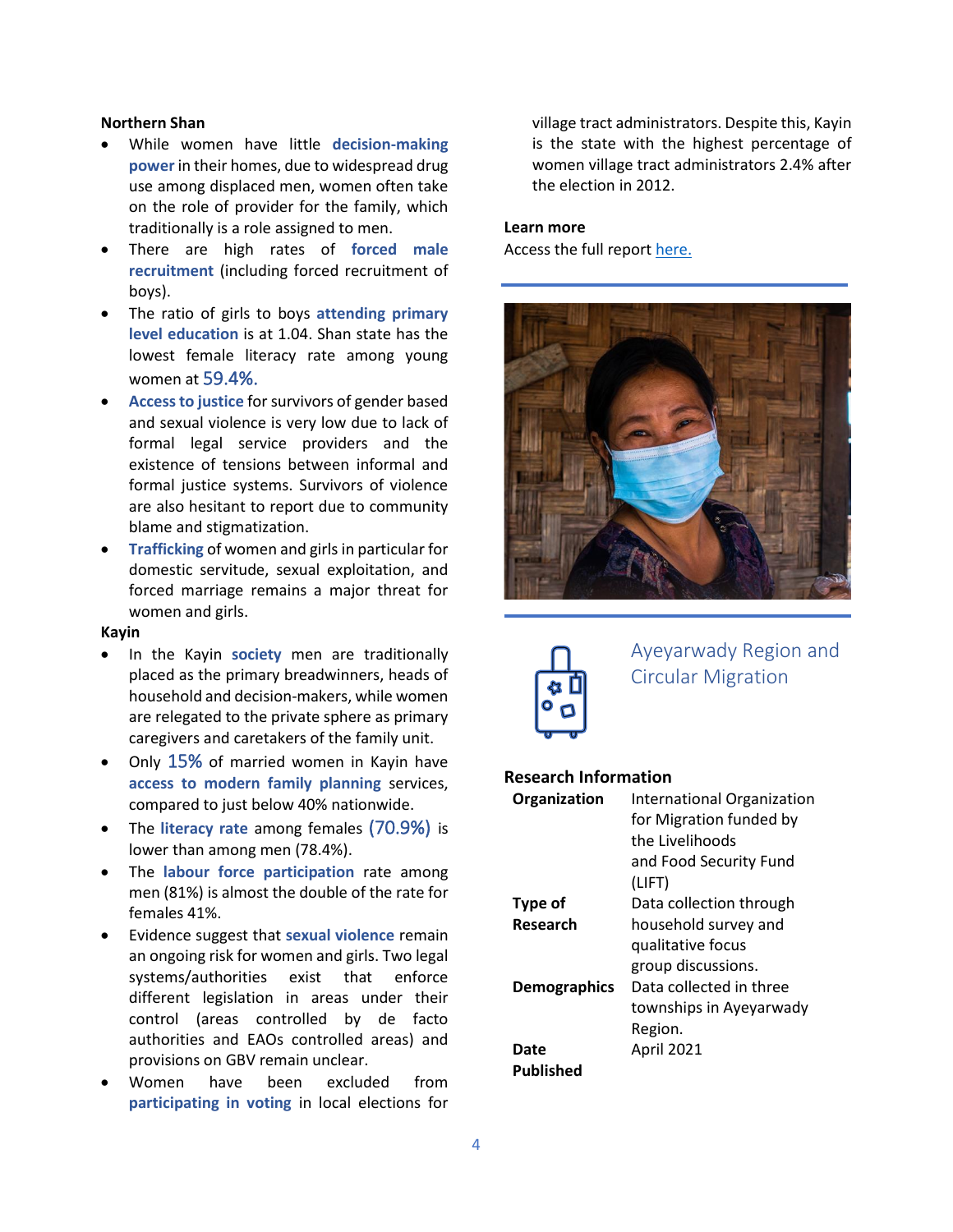### **Summary**

This assessment seeks to enhance the understanding of the patterns of circular movement for people in the Ayeyarwady Region, as well as the impact that migration has on the migrants themselves and their home communities. Based on the assessment findings, the study provides a set of recommendations for stakeholder engaged in supporting migrants and migrant-sending communities in benefitting from circular migration.

The assessment is based on a quantitative survey including 252 circular migrants from 15 villages across three townships and 9 focus group discussions with a total of 90 participants from across the three townships.

# Key Findings

## **Drivers of migration**

- The assessment finds that circular migration is used by men and women in the Ayeyarwady region as a **poverty reduction strategy**.
- Many migrants are landless casual labourers prior to migration, who migrate for seasonal work during the agricultural off season.
- More women (96%) than men (81%) reported that they migrated because of their need to supplement their household earnings, while a slightly higher share of men (75%) cited that there was not enough work in their home village (compared to 72% of women) as a reason for migration. 56% of both female and male respondents also pointed to circular migration as a means for repaying household debts.

### **Patterns of migration**

- Circular migrants move both within and outside of the region (rural-to-urban and rural-to-rural), mostly to Myanmar's commercial hub, Yangon.
- The **duration of the migration** period depends on the type of job and ranges from around **3 to 8 months**. The length of stay was found to be longer for women than men. While 64% of women reported that they stayed away from

home for 5-7 months only 27% of men reported staying away that long.

- The **sector of employment** also differs between men and women. While almost half of men (47%) find employment Yangon's construction sector, the majority of women (60%) find work in manufacturing/textiles in the peri-urban areas of the city.
- The majority of migrants (72% of women and 73% of men) are between 20 and 40 years old.

# **Impact of migration**

- Most **migrants earn more while away** than at home. 23% of migrants reported earning more than 150,000 kyats (the highest income bracket included in the survey) when away, while only 17% reported this level of earnings at home.
- Most migrants support the income of their household at home through sending **remittances**. On average, migrants send between 50,000 to 100,000 kyats per month.
- While more women than men reported sending remittances, the amounts sent by women were on average smaller than among men.
- Migrants with a longer migration stays were found to send slightly more in remittances.
- The study further finds that migrant-sending villages benefit from the **skills of returned migrants**, when the new skills are applied in local level social infrastructure projects (such as improving schools and housing).

#### **Impacts of COVID-19**

- Due to the impact of the COVID-19 pandemic, **remittances** among surveyed circular migrants and their households have **dropped by over a third.**
- Before the COVID-19 pandemic only 10% of migrants reported not being able to send regular remittances, after the outbreak this figure went up to 75%.
- Many migrants face a range of insecurities, including late salary payments, precarious employment, and job dismissal at their destination.

#### **Learn more**

Contact: David Vilchez (dvilchez@iom.int)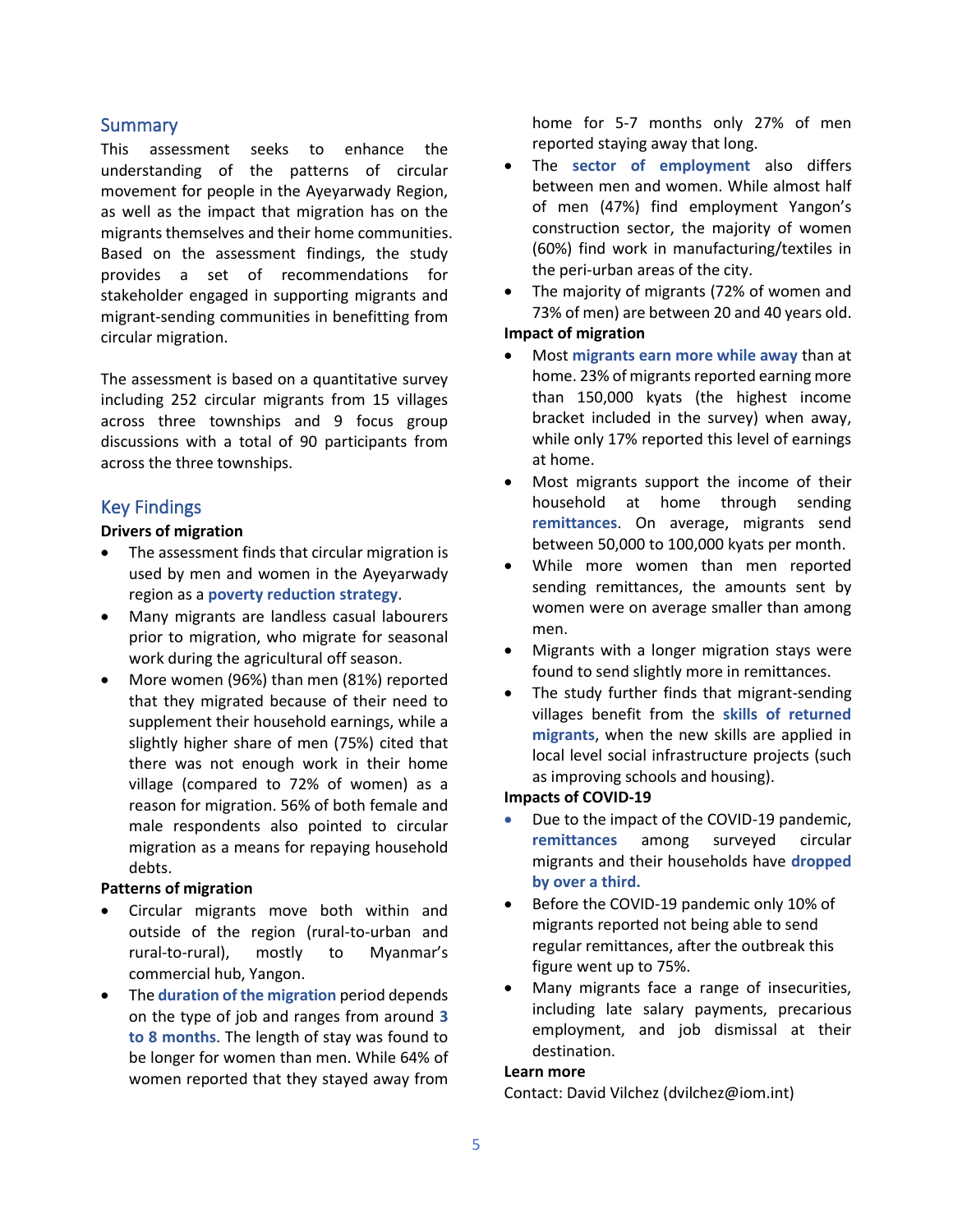

Myanmar: Agricultural livelihoods and food security in the context of COVID-19

# **Research Information**

| Organization        | <b>Food and Agriculture</b> |
|---------------------|-----------------------------|
|                     | Organization and World      |
|                     | Food Programme              |
| Type of             | Monitor based on            |
| Research            | telephone interviews.       |
| <b>Demographics</b> | Agricultural households,    |
|                     | food traders and input      |
|                     | retailers across 75         |
|                     | townships.                  |
| Date                | May 2021                    |
| Published           |                             |

# **Summary**

This study monitors the food security and livelihoods of actors in the agricultural, livestock and fisheries value chains. It provides insights about production constraints, price developments, food insecurity, coping strategies, and overall challenges faced by agricultural households. Periodic data was collected through computerassisted telephone interviews with agricultural households, food traders and input retailers. The assessment covers 75 townships across the following states or region: Mon, Chin, Kachin, Kayin, Rakhine, Shan and Yangon. The data was collected between mid-August to mid-October 2020.

# Key Findings

# **Agriculture production constraints**

• The main difficulties faced by the agricultural households surveyed were not directly related to COVID-19 restrictions: unfavorable weather, difficulties in hiring labor and outbreaks of pests.

- However, **cash constraints**faced by producers have contributed to difficulties in hiring labour and accessing inputs, which may mead to smaller yields of the 2020/21 agricultural season.
- Approximately one fourth of livestockproducing households surveyed reported having experienced difficulties in the production cycle.

# **Price developments**

- 36% of agricultural households surveyed reported lower-than-usual **farm gate prices** as a major constraint, presumably driven by a reduction in market demand due to reduced income levels among consumers.
- **Retail food prices** remained relatively stable during the data-collection period, with only small price differences identified with respect to the same period in the previous year. Overall, most monitored markets continued to function normally apart from those in Paletwa in Chin state.

# **Food insecurity**

- **Food insecurity** levels among the surveyed households were closely linked to a reduction in income levels and the interruption of income flows resulting from COVID-19-related restrictions.
- This, coupled with challenges **accessing markets**– which represent the main source of food during the lean season, when the survey was undertaken – have had a negative impact on households and their ability to access sufficient nutritious food.
- Rural households showed higher levels of food insecurity than urban ones.

# **Coping mechanisms**

• Many vulnerable households resorted to **coping strategies** to ensure their access to food and other basic needs. Among the most frequently cited negative coping strategies were the use of savings, the **reduction of non-**